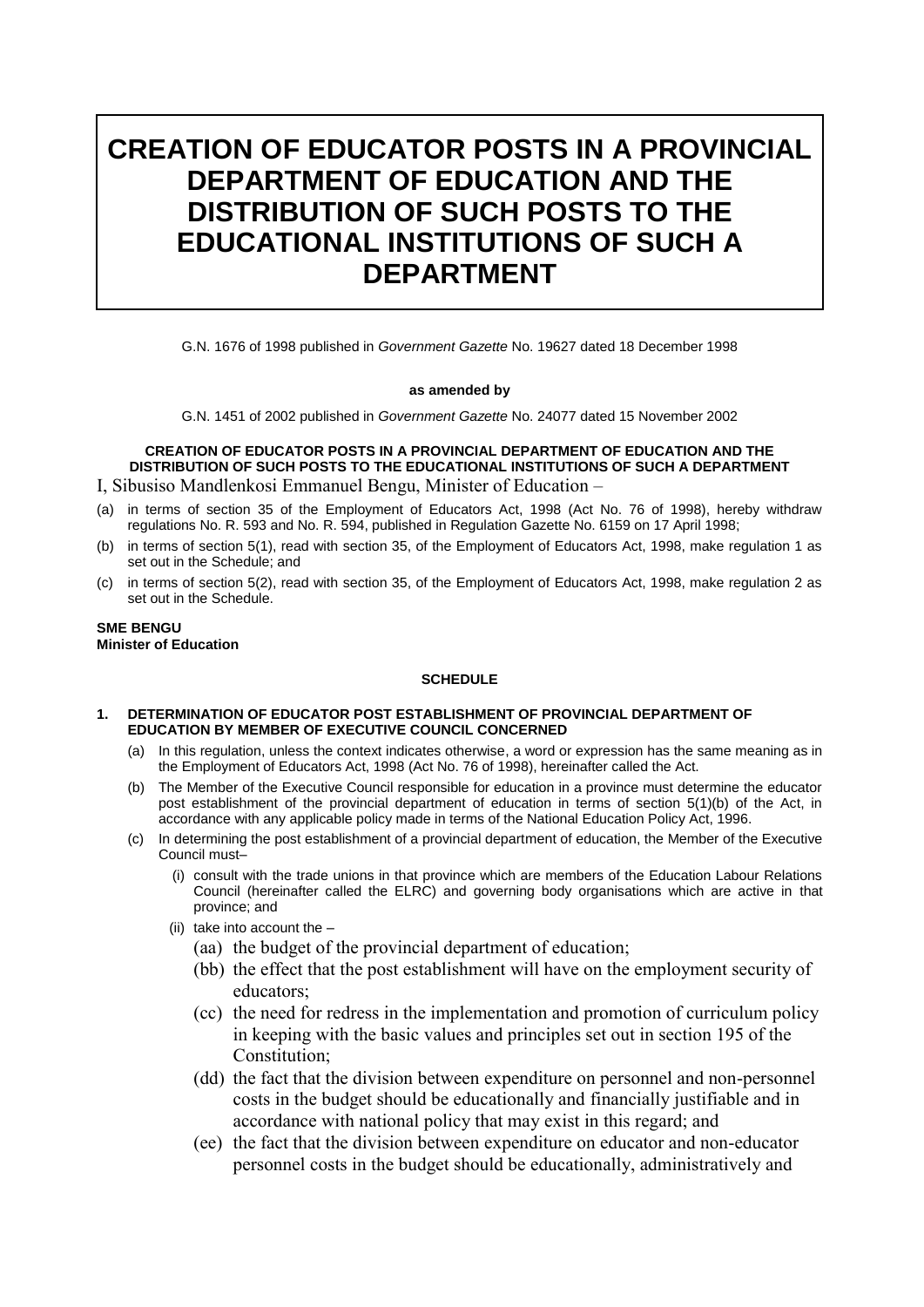financially justifiable and in accordance with national policy that may exist in this regard.

(d) In determining the educator post establishment of the provincial department of education, the Member of the Executive Council must take into account the terms and conditions of employment of educators that may be affected by the post establishment, including provisions for leave, substitution and remunerationrelated issues and may not vary any of these terms and conditions of employment.

### **2. DETERMINATION OF EDUCATOR POST ESTABLISHMENTS OF SCHOOLS BY A HEAD OF PROVINCIAL DEPARTMENT OF EDUCATION**

- (a) In this regulation unless the context indicates otherwise, a word or expression has the same meaning as in the Act.
- (b) The head of a provincial department of education must, in terms of section 5(2) of the Act, determine the educator post establishment of each public school in the province in question –
	- (i) by applying the post distribution model set out in Annexure 1; and
	- (ii) by taking into account:
		- (aa) the post establishment of the provincial department of education as contemplated in regulation 1; and
		- (bb) the need for redress in the implementation and promotion of curriculum policy. The head of a provincial department of education must determine an annual programme in this regard after consultation with trade union parties to the ELRC and the governing body organisations that are active in that province.

[Reg. 2 substituted by G.N. No. 1451 of 2002 dated 15 November 2002.]

## **ANNEXURE 1**

#### **Post distribution model for the allocation of educator posts to schools Principles on which the model is based**

- 1. The model is based on the principle that available posts are distributed among schools, proportionally to their number of weighted learners.
- 2. The concept of "weighted learner", instead of actual learner, is used to enable schools to compete on an equal footing for posts. As some learners and some learning areas require more favourable post allocations than others, each learner is given a certain weighting that reflects its relative need in respect of post provisioning. Other factors like the size of the school, the need to redistribute resources and the need to ensure equal access to the curriculum may require that additional weighted learners be allocated to some schools. A weighted learner enrollment for each school is determined, which, in relation to the total learner enrollment of the province, reflects its relative claim to the total pool of available posts in the province.

#### **Factors that are being taken into account in determining the post provisioning needs of schools and learners**

- 3. Educational and administrative factors that impact differently on the post provisioning needs of learners and of schools for which specific provision is made in the model are the following:
	- The maximum ideal class size applicable to a specific learning area or phase. This ideal maximum value also takes into account complicating factors that may apply, such as additional contact time required between educator and learner and the requirement to attend to learners in more than one place at the same time. Although the situation in South Africa is such that ideal maximum class sizes cannot be complied with, these ideal values form a basis of comparison between the requirements of all the learning areas and grades.
	- Period load of educators. It is common practice that educators in the secondary school phases have a lower period load than educators in the primary school phases. This is mainly as a result of more complex time tables and subject combinations. A lower period load implies a more favourable overall learner-educator ratio. The norms used in this regard are based on average prevailing practices and do not represent workload policy.
	- Need to promote a learning area. By providing a more favourable learner-educator ratio in respect of a learning area in grades 10 to 12, schools can be motivated to promote such a learning area. This may only be done in terms of national or provincial policy in this regard.
	- The size of the school. The smaller a school, the more difficult it is to manage with a certain learner-educator ratio and the more favourable it should be. This matter is addressed by adding a certain constant number of weighted learners to each school. The constant additional number of weighted learners could be seen as providing for a school's principal post, or for part of it, independently from the number of learners. It could also be seen as providing for posts to deal with certain basic responsibilities that each school has, irrespective of its size.
	- The number of grades. Especially in respect of smaller schools, it is more complex to manage a school with a relatively large number of grades than a similar sized school with only a few grades. This matter is addressed by linking the additional number of weighted learners, referred to under the previous point, to the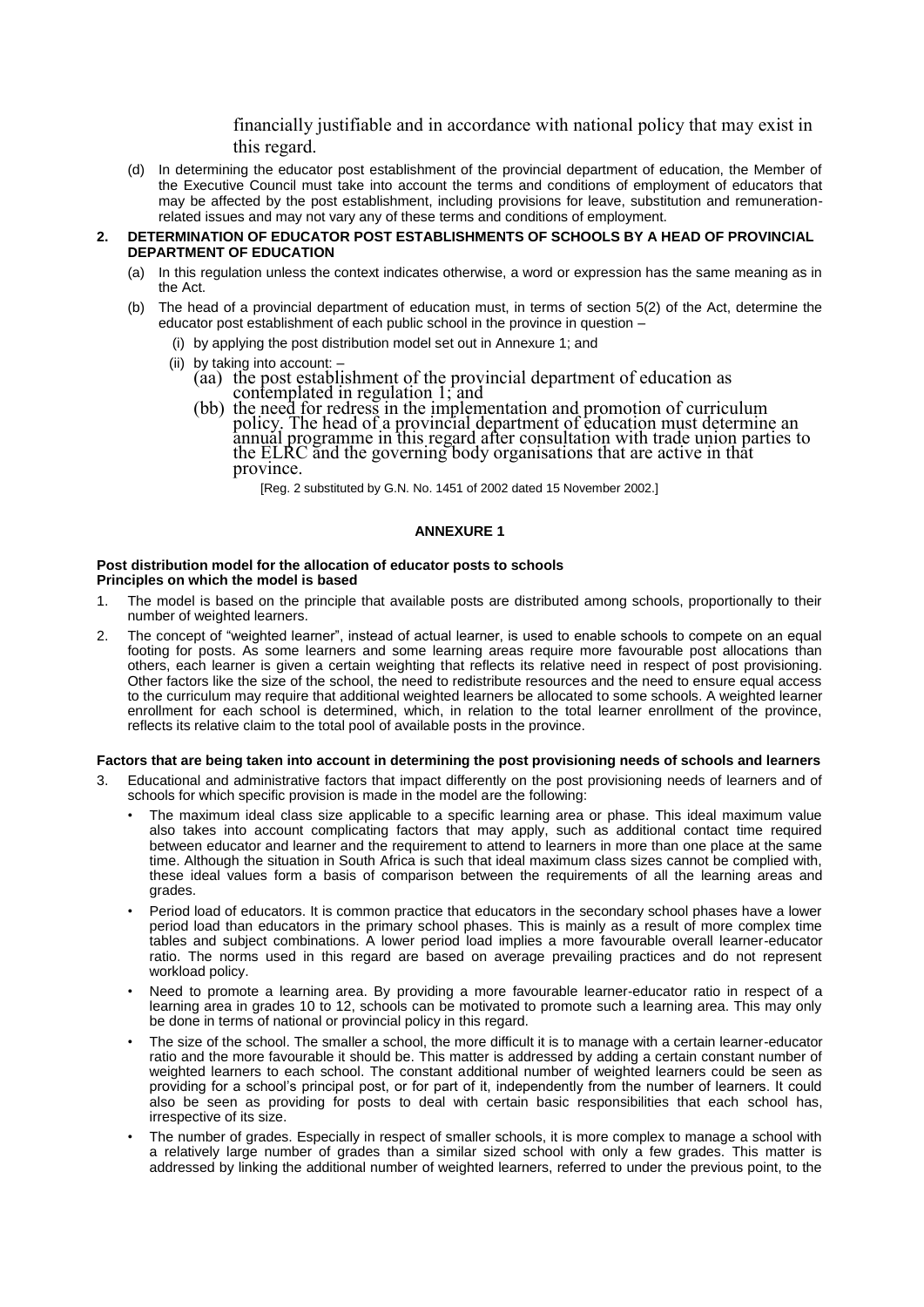number of grades. A further increase in the number. of weighted learners of a combined school is required to compensate for the management complexity of such a school.

<sup>•</sup> More than one language medium of instruction. In order to deal with this complicating factor, the number of weighted learners that is granted per grade in terms of the previous point, is increased if more than one language medium of instruction is used in the particular grade. A head of department may set a certain minimum number or percentage of the learners in a grade that must receive tuition in a second language before recognition is given in this way.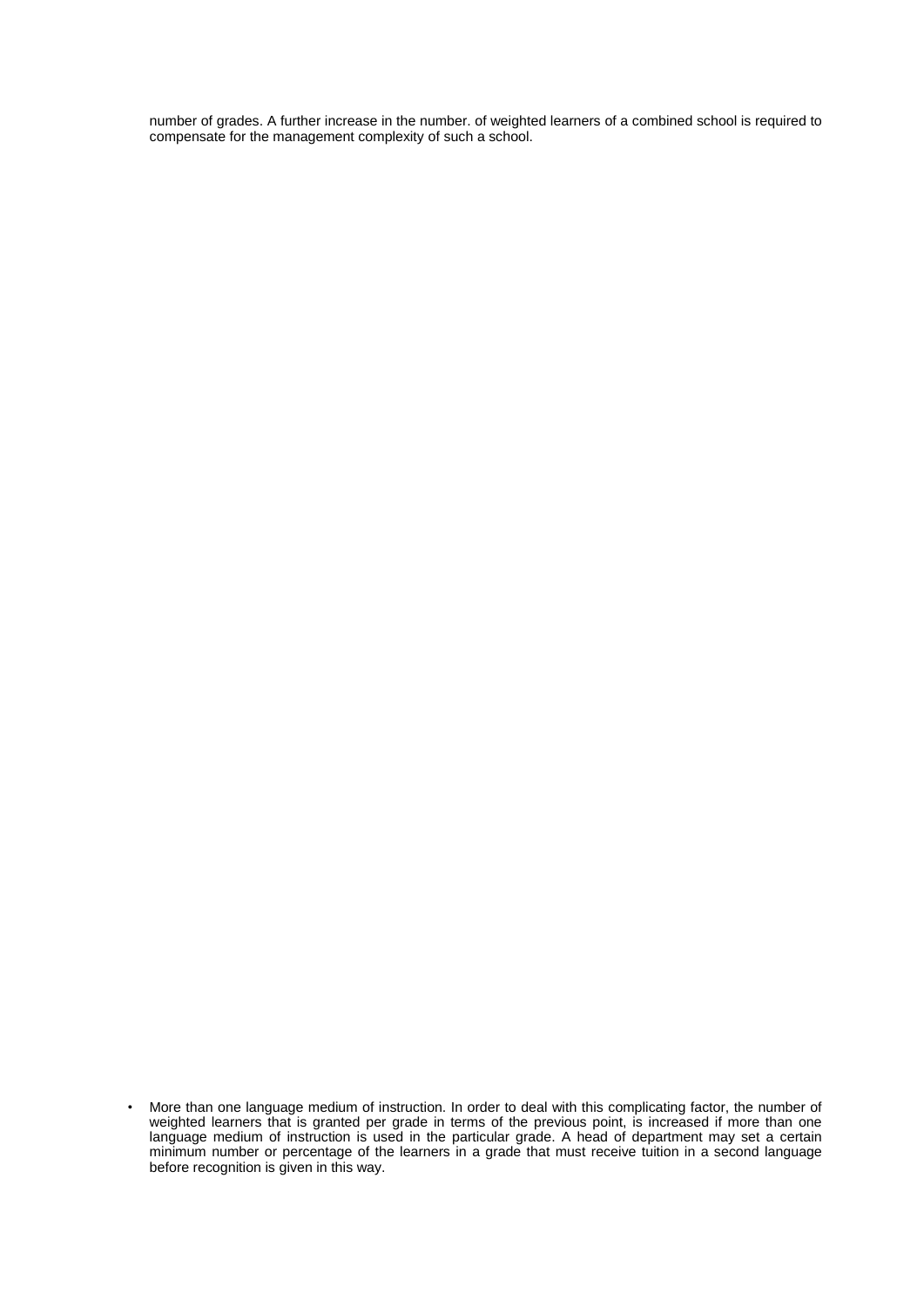- Disabilities of learners. These learners require additional support from various categories of personnel. Norms in this regard still need to be determined. For the year 2003 a field-testing project will be conducted that will be aimed at determining norms with regard to the staffing of special and full-service schools and also incorporating schools with special/remedial/aid and/or pre-vocational classes, as well as district support teams. This project will be conducted in a number of districts where the allocation of posts will take place in accordance with the objectives of the field-testing project. In the other districts the status quo will remain for the time being. In order to manage the transformation and field-testing processes, all posts currently allocated to LSEN schools are to be top-sliced from the pool of posts to be distributed by means of the post distribution model. Schools in districts where the field-testing will not take place will retain their current establishments unless circumstances require otherwise. The top-sliced posts currently allocated to LSEN schools, as well as to other institutions or offices in the districts where the field-testing will take place will be allocated on the basis of criteria and outcomes of the field-testing process.
- Access to the Curriculum. In order to ensure affordable and fair access of learners to the curriculum, the numbers of learners that are fully funded in respect of subjects that are more expensive to offer need to be regulated. (Certain subjects are more expensive than others because they require smaller classes and/or special equipment and facilities.) A head of department, therefore, may identify specific schools at which the offering of such subjects should take place as well as the maximum number of learners at such schools that should take the subjects concerned. This means that a maximum number (or percentage) of learners may be set in respect of a particular subject at a particular school. Should a school exceed such a limit, the excess learners will be funded in terms of the norms applicable to the least expensive-subject. It is possible that the maximum number of learners that will be counted as taking a particular subject at a particular school may be specified as zero even though such a subject was considered for post provisioning purposes in the past. This would mean that all such learners taking such a subject would be counted as if they are taking the least expensive subject for purposes of post provisioning.

In order to assist a school to introduce such a subject, a certain minimum number of learners may be counted for post provisioning purposes during a phasing in period, even though the actual number of learners taking the subject is lower than this number. The implementation of these measures must be in accordance with a department's policy on redress in the implementation and promotion of the curriculum.

- Poverty. In order to compensate for the negative impact that poverty has on learning, the poverty grading of a school is also taken into account.
- Level of funding. Policy may require that different phases be funded at different levels. Currently, all grades are set at a 100% funding level while Grade R is set at a funding level of 0%. This is merely a tool that could be used if and when required.
- Ad Hoc factors. Certain factors that are not considered above, such as an unexpected growth in learner numbers, may exist at a particular school and may justify the allocation of additional posts to such a school. These posts must be allocated from an additional pool of posts that need to be created for this purpose.

## **Weighting norms**

- The following norms and principles will apply in respect of all learners:
	- (a) Grades 1 to 9:

Based on the principle that uniform curricula apply to learners in schools in all phases up to grade 9, the following formula is used to determine the weighting of a learner:

c divided by the ideal maximum class size, divided by the average prevailing period load, multiplied by the funding level.  $(w = c/m/l \times f)$ 

The value of c is set at 40 and refers to the highest ideal maximum class-size in relation to which others are expressed.

| Grade    | Max Class Size | Period load (%) | Funding level | Weight |
|----------|----------------|-----------------|---------------|--------|
|          | (m)            |                 |               | (w)    |
| R        | 35             | 100             |               |        |
| 1 to $4$ | 35             | 98              | 100           | 1,166  |
| 5 to 6   | 40             | 98              | 100           | 1,02   |
|          | 37             | 98              | 100           | 1,103  |
| 8 to 9   | 37             | 88              | 100           | 1,229  |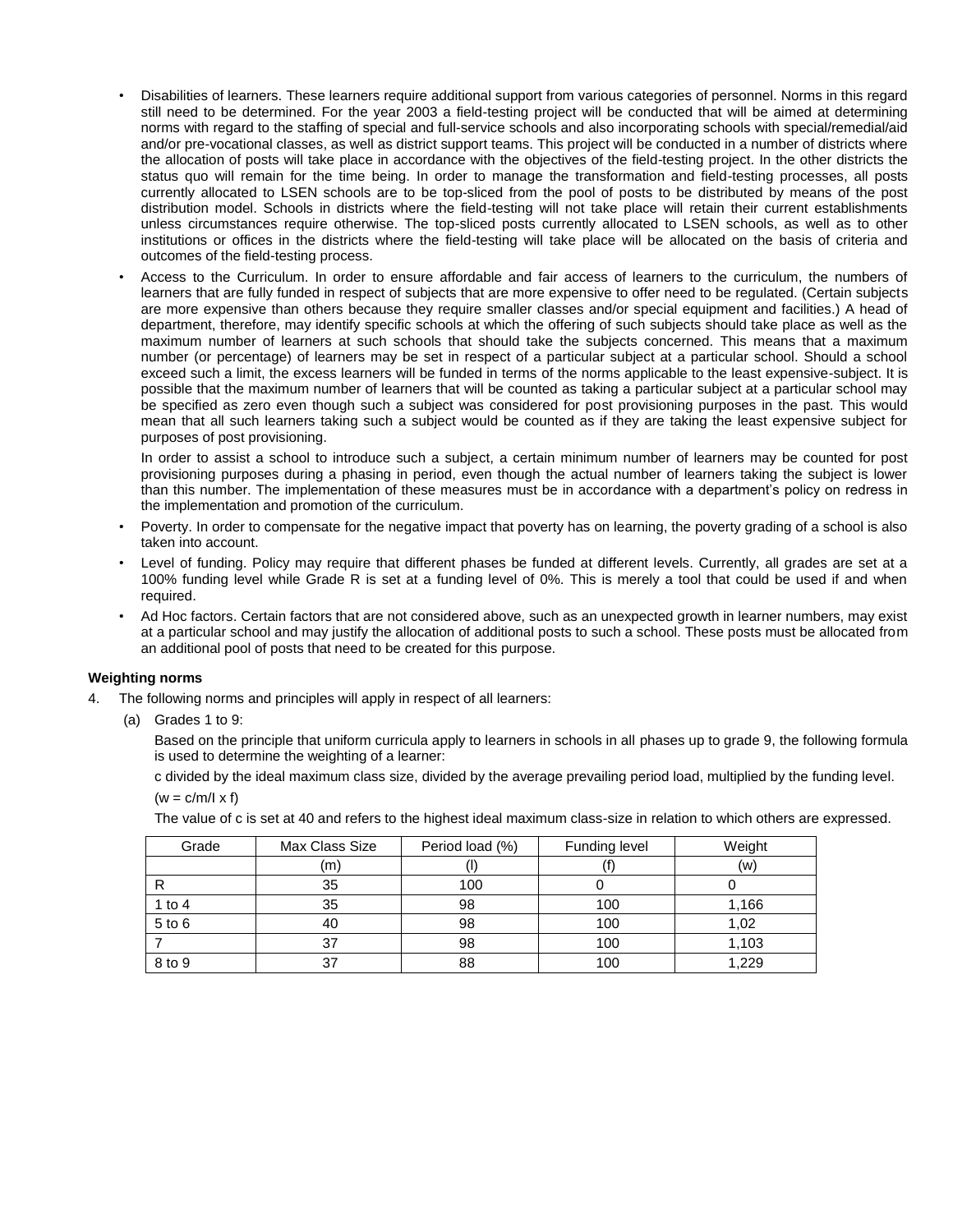## (b) Grades 10 to 12:

In view of the variety of learning areas, each learner is weighted separately in terms of his or her curriculum.

Within the limits of the maximum number of learners recognized for post provisioning purposes, a weighting (subjectlearner weighting (slw)) is determined for each subject taken by a learner by means of the following formula:

 $c$  (where  $c = 40$ ) divided by the ideal maximum class size, multiplied by the promotion factor; divided by the average period load, multiplied by the funding level, divided by 7. The following norms apply:  $(slw = c/m \times p/l \times f/7)$ 

| Subject                                                                                                              | Ideal maximum<br>class size | Promotion<br>factor | Period<br>load (%) | Funding<br>level $(\%)$ |
|----------------------------------------------------------------------------------------------------------------------|-----------------------------|---------------------|--------------------|-------------------------|
|                                                                                                                      | (m)                         | (p)                 | (1)                | (f)                     |
| All agricultural subjects with a practical<br>component (Farm Mechanics, Animal<br>Husbandry, Field Husbandry, etc.) | 16                          | 1                   | 84                 | 100                     |
| All Technical subjects excluding Technical<br>Drawing                                                                | 16                          | 1                   | 84                 | 100                     |
| <b>Technical Drawing</b>                                                                                             | 27                          | 1                   | 84                 | 100                     |
| Woodwork, Metalwork, Industrial Arts, etc.                                                                           | 25                          | 1                   | 84                 | 100                     |
| Home Economics, Needlework and clothing                                                                              | 25                          | 1                   | 84                 | 100                     |
| Hotel-keeping and Catering                                                                                           | 19                          | 1                   | 84                 | 100                     |
| Art (Including Design, Painting, Sculpture, etc.)                                                                    | 12                          | 1                   | 84                 | 100                     |
| Dance (Ballet, etc.)                                                                                                 | 12                          | 1                   | 84                 | 100                     |
| Music (First Instrument)                                                                                             | 6                           | 1                   | 84                 | 100                     |
| Music Performance (Second Instrument)                                                                                | 6                           | 1                   | 84                 | 100                     |
| Speech and Drama                                                                                                     | 12                          | 1                   | 84                 | 100                     |
| Biology                                                                                                              | 32                          | 1                   | 84                 | 100                     |
| <b>Physical Science</b>                                                                                              | 32                          | 1                   | 84                 | 100                     |
| <b>Mathematics</b>                                                                                                   | 38                          | 1                   | 84                 | 100                     |
| <b>Computer Studies</b>                                                                                              | 28                          | 1                   | 84                 | 100                     |
| Typing (Including Computyping)                                                                                       | 28                          | 1                   | 84                 | 100                     |
| Shorthand/Snelskrif                                                                                                  | 28                          | 1                   | 84                 | 100                     |
| All other examinable subjects                                                                                        | 38                          | 1                   | 84                 | 100                     |
| Provision for non-examinable subjects                                                                                | 38                          | 1                   | 84                 | 100                     |

- Note: The values that appear in the table as promotion factors are all set as 1. This means that no provision is made in the table for the promotion of any of these subjects. Should provision be made in policy that a certain subject should be promoted by, say 7%, the value of "1" would become "1,07". The promotion factor per subject should be included in the provincial curriculum policy and would apply equally to all learners counted in the subject.
- A total number of weighted learners is determined in respect of each examinable subject by multiplying the number of learners taking the subject (subject-learners) with the relevant subject-learner weighting (slw). If a subject has a limit in respect of the number or percentage of learners that may take such a subject, all learners exceeding this limit will be subtracted from this number of subject-learners and added to the total number of subject-learners in respect of "all other examinable subjects". If the actual number of learners taking a subject is lower than what is provided as a minimum in order to assist the school to phase in the particular subject, the provided minimum will be counted in respect of the subject concerned. The difference between the provided minimum and the actual number must be subtracted from the number of learners in respect of "all other examinable subjects". A total number of weighted learners for all the examinable subjects is then determined.
- Each learner is allowed to take 6 examinable subjects. If the total value that is obtained by multiplying the number of learners in a particular grade by the number of subjects taken by these learners exceeds 6 times the number of learners, the total weighted learners will be adjusted accordingly.
- Provision is also made for a combination of non-examinable subjects, which, together, are given the same weighting as one "ordinary" examinable subject. A total number of non-examinable subject-learners is determined by multiplying the actual number of learners with the non-examinable slw. This is done automatically, irrespective of whether or not learners at a particular school take non-examinable subjects.
- A total number of weighted learners is then determined by adding the total numbers of examinable and nonexaminable weighted learners together.
- (c) A further distinction between schools is made based on the size of the school, the number of grades and whether or not more than one language medium of instruction is used. Provision for this is made by adding a certain number of weighted learners to a school's weighted enrollment linked to each recognized language group (maximum of 2 language groups) and each grade provided for at the school. The following values apply:
	- A base number of weighted learners must be added to each school. Any value from 10 to 20, in accordance with a department's needs in this regard, will apply. A head of a provincial department must select a value that will ensure a proper balance in the allocation of posts to institutions of different sizes.